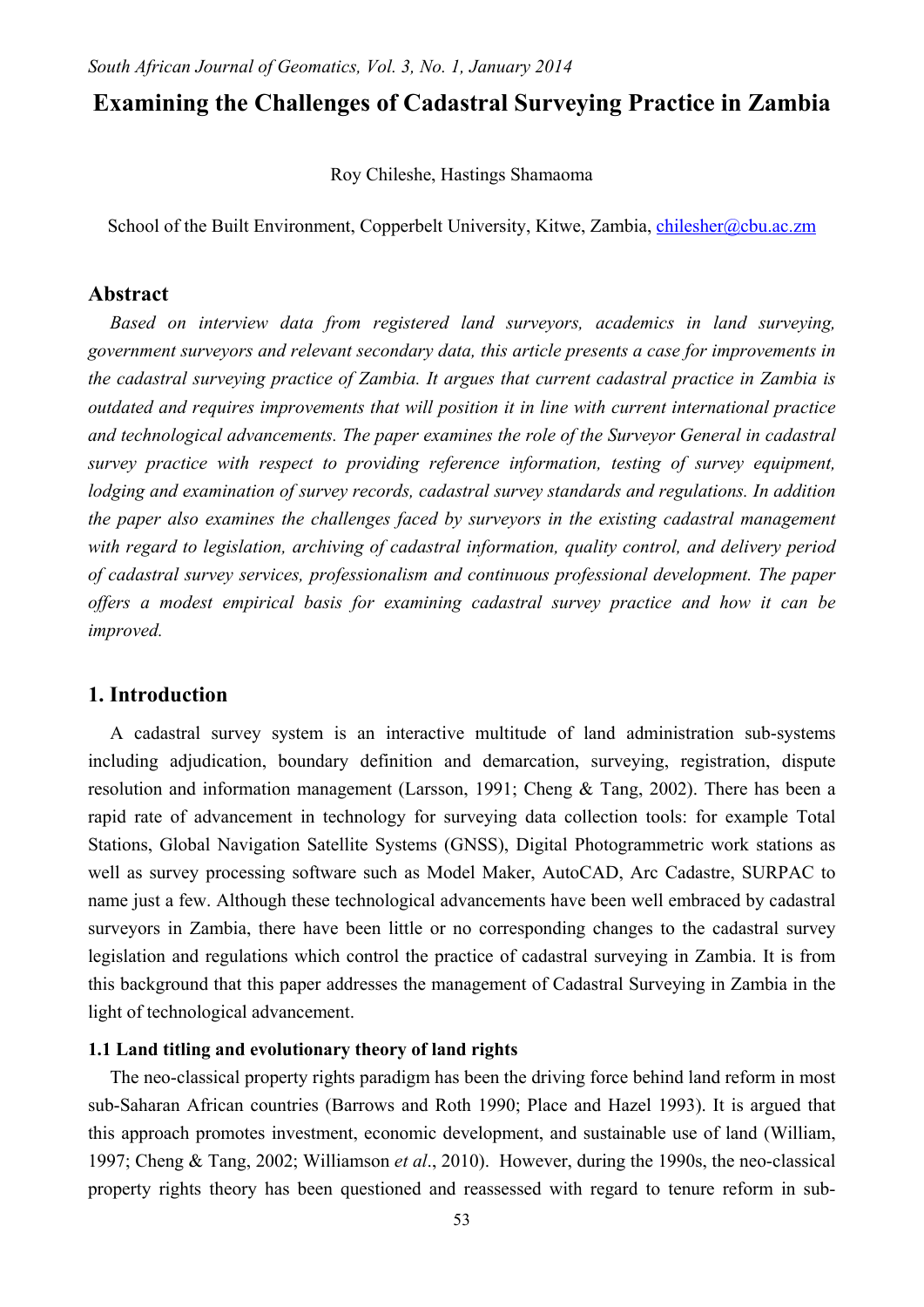Saharan Africa. Some researchers have shown that some land registration and titling programs in Africa have not served the intended objectives and have instead often exacerbated land conflicts and social inequalities (Shipton 1988; Attwood 1990). Observers have now recognised the dynamism of African land systems referred to as the 'Evolutionary Theory of Land Rights' (ETLR). The main thesis of this theory is that indigenous land rights, under the impulse of market forces, are capable of autonomous evolution towards efficiency. As a result, private property rights in land tend to emerge and, once established, to evolve towards individualisation and formalisation (Platteau, 2000). In such circumstances especially in customary lands where population pressure, commercialisation and competition for land has taken root, cadastral surveys for the purposes of land titling may be justified (Chileshe, 2005).

### **1.2 Land tenure categories in Zambia**

Zambia has an area of about  $752614 \text{ km}^2$  and the last census of population conducted in 2010 showed that the country's population stood at 13,046,508. The population density stands at 17.3 persons per square kilometre. Sixty-one (61) percent of the population resides in rural areas and thirty-nine (39) percent reside in the urban areas (CSO, 2010).



Figure 1. Map of Zambia showing land tenure categories (adapted from Siddle 1971)

Zambia's land tenure is classified into two categories (see Figure 1): (i) State Land covering about 6% of the country and governed by a statutory leasehold system; (ii) Customary Land covering the remaining 94% and mainly held under customary tenure. These figures have not been updated since the early 1970s and therefore fail to account for any title conversions from customary tenure to statutory tenure. Brown (2003) has indicated that the area for State Land may be as high as 10%. Presently, the greater part of surveys for title is undertaken in State Land with a few in Customary Lands. However, in some Customary Lands of the country pressure by some commercial farmers, tourist operators, and mining exploration companies is increasing for cadastral surveys to be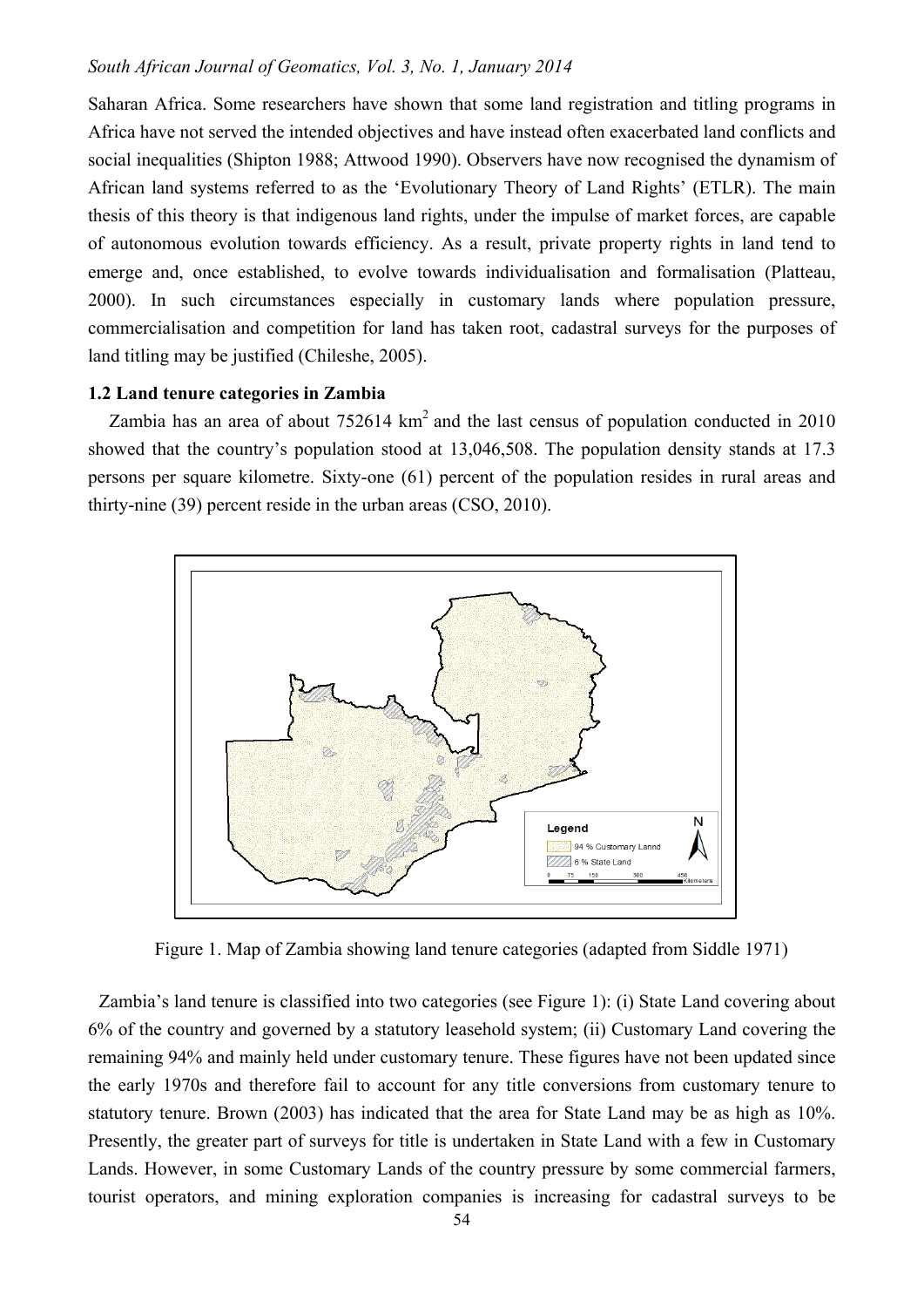undertaken for the purposes of conversion of customary land tenure to 99 year leases (Chileshe, 2005).

#### **1.3 Research method**

The focus of the research approach used was mainly interpretative and in-depth inquiry rather than a broad survey. It was complemented by data collected through secondary sources. Thus, data was collected through un-structured interviews from purposively selected practicing cadastral surveyors, graduate surveyors, Geomatics academicians and government employed graduate surveyors. Subsequent analysis of data involved transcribing, segmenting and coding of notes from interviews. Throughout the research process data were triangulated through conversations with various cadastral survey professionals.

## **2. Cadastral Surveying Practice in Zambia**

Cadastral survey is the identification, demarcation, measuring and mapping of new or changed legal parcel boundaries and this may include the process of re-establishing of lost boundaries and sometimes resolving disputes over boundaries or other interests in real property. The product of such surveys is a Survey Diagram, which is a prerequisite for obtaining a 99 year title deed in Zambia. This makes the survey diagram the focus of all cadastral surveying activities in Zambia.



Figure 2. Map of Zambia showing SGO regional offices

The Surveyor General's Office (SGO) has been operational from about 1918 to date. It has nine branches in all the provincial headquarters, except Muchinga Province (see Figure 2).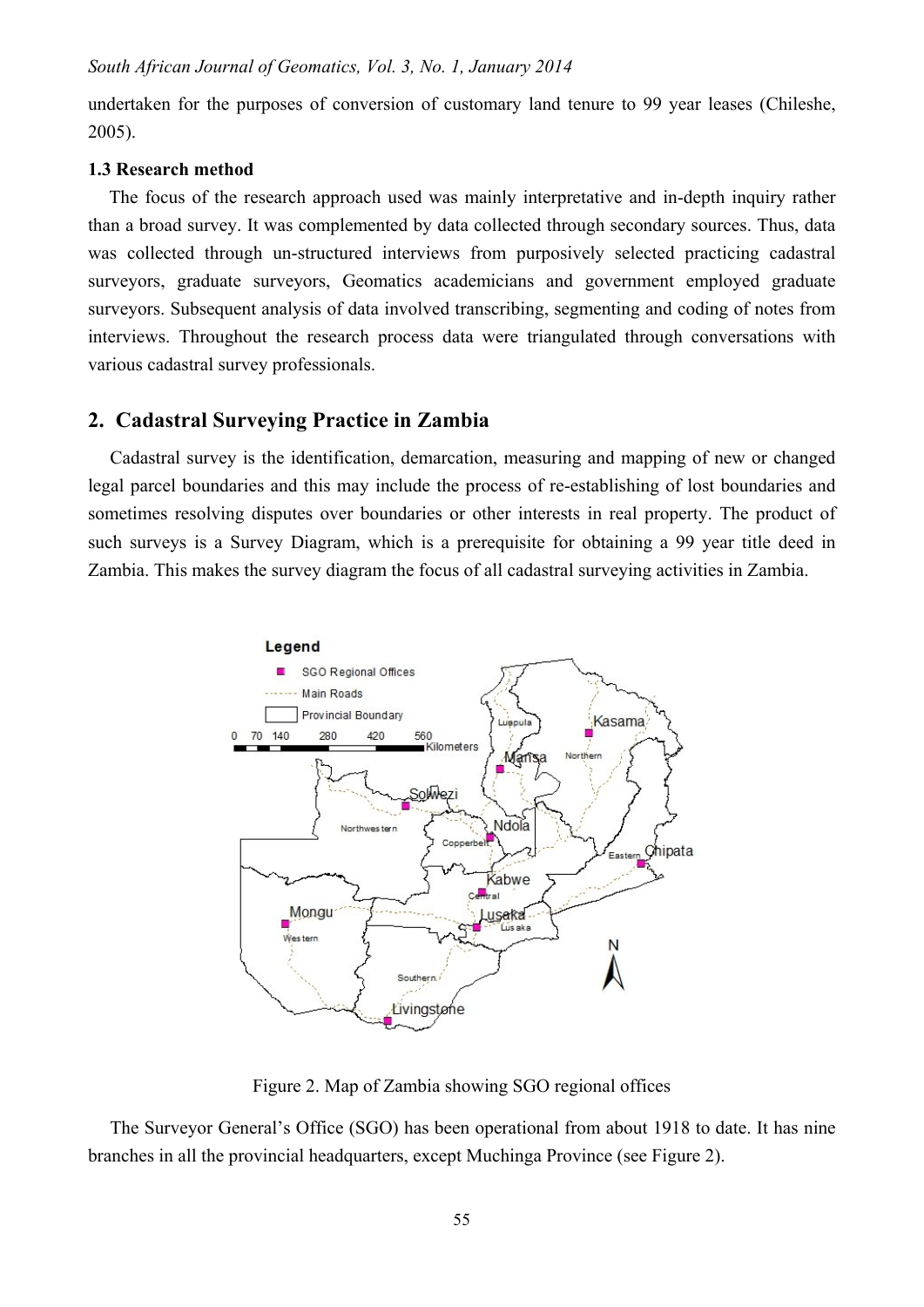Apart from cadastral field surveying the Surveyor General's Office is also in charge of archiving cadastral survey records, examining of survey records submitted by both private and government surveyors for the purpose of quality check before approval, establishment, extension and maintenance of Geodetic control monuments and records, production of national topographic and thematic maps, maintenance of boundary records, contracting of aerial survey missions for mapping purposes, as well as processing and archiving of aerial photography and remote sensing imagery. Apart from the Ndola regional office, which is a sub centre for Copperbelt, North-western and Luapula provinces for processing title deeds including the process of approving survey records, the rest of the regional Surveyor General's Office only perform the cadastral survey field work functions. All other Surveyor General's Office (SGO) functions are only performed at the headquarters situated in Lusaka.

### **3. The Role of SGO in Cadastral Survey Practice**

The Surveyor-General of Zambia is responsible for setting and monitoring cadastral survey standards and practices in Zambia under the Land Survey Act Chapter 188 of 1960. The Land Survey Act also sets out the role and functions of the Survey Control Board (SCB) which is primarily concerned with the registration of Land Surveyors and controlling and regulation of the practice of cadastral survey profession. The SCB is composed of five members who include: The Surveyor General, who is the Chairman, a Government surveyor, two private land surveyors, and one legal practitioner who is an advocate of the high court. However, the Land Survey Act does not give a limit to the tenure of office to the SCB members, who can serve for their entire active professional life time unless any of them is removed by the Minister responsible for Lands at his or her own discretion or for professional misconduct.

The Land Survey Act restricts the practicing of Cadastral Surveying to licensed land surveyors. Currently (September 2013) there are only twenty-nine (29) licensed private land surveyors and seven licensed surveyors working under SGO. Out of the seven licensed surveyors working under SGO, only four are appointed as Government Surveyors who have the powers to approve cadastral survey records. Low staffing levels in terms of licensed land surveyors coupled with a few Government surveyors to approve the cadastral survey records has been cited as one of the reasons for the huge survey backlog (van Loenen, 1999).

## **3.1 Providing reference information**

The SGO is the custodian of survey control data which include geodetic control records and all approved cadastral survey records. This information is archived at the headquarters in Lusaka in hard copy format and cannot be accessed via internet or by courier service. Therefore, regardless of where they operate from, land surveyors have to travel to Lusaka to collect this information. The gathering of required survey information is a big contributor towards the cost of cadastral surveys. It disadvantages the people living in the far lying areas of the country (Chileshe, 2005). In addition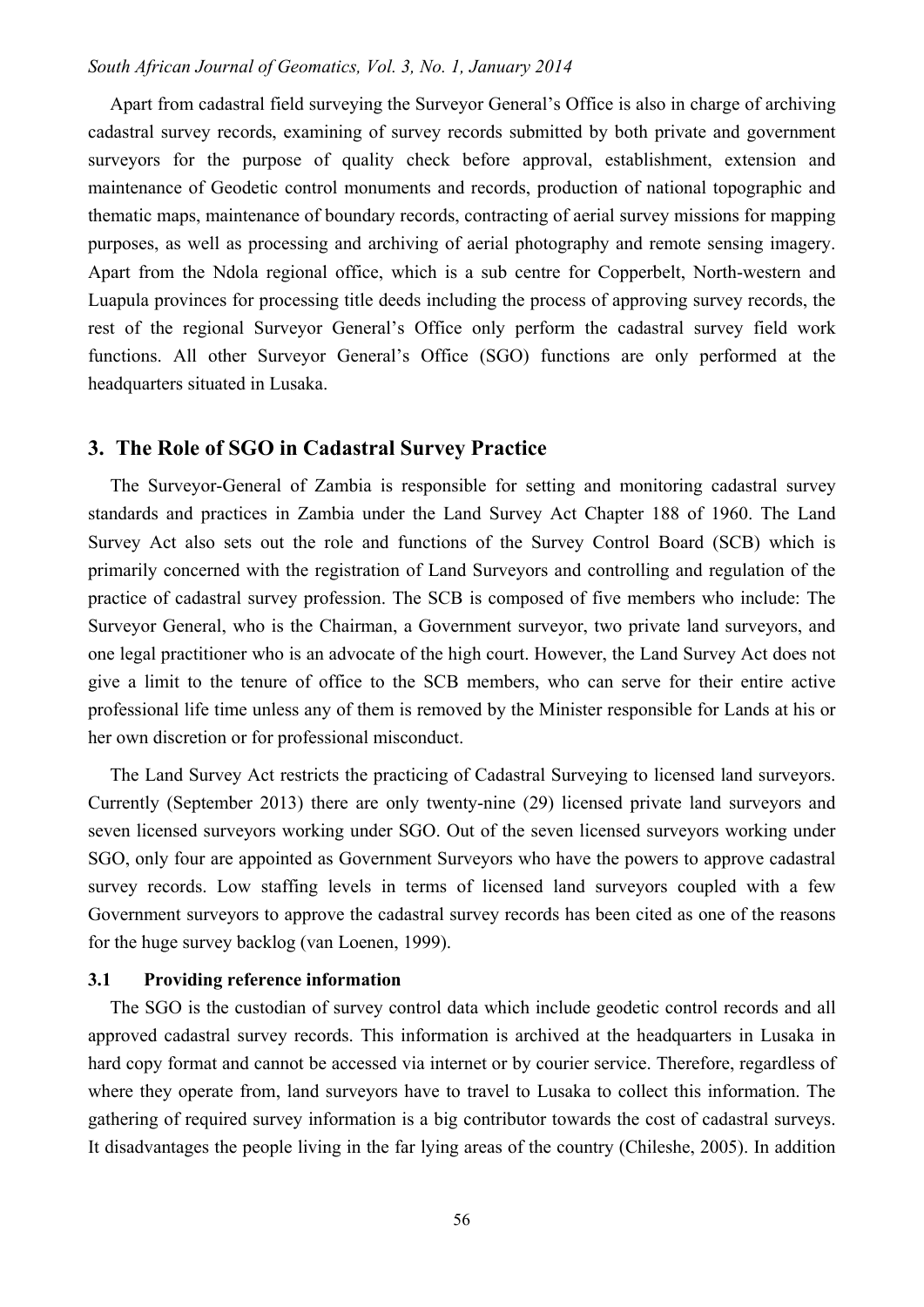this gives unfair competition to the land surveyors who operate from outside Lusaka compared to their Lusaka based colleagues.

The other challenge faced by land surveyors in provision of cadastral survey services is the lack of geodetic control in rural areas, where the coverage is sometimes over 50 kilometres apart. This density of control points is not sufficient to support cadastral survey activities and in order to avoid the cost of transferring geodetic control to the area of interest, most land surveyors resort to using arbitrary local coordinate systems that are not linked to the national geodetic control system (Interview with Government employed graduate surveyor, July 2013). Such local arbitrary coordinate systems cause a lot of encroachments which in turn affect the entire land administration process. The survey services branch of SGO responsible for the provision, densification, and maintenance of geodetic control has been inactive for over three decades. This inactivity has been attributed to over concentration on cadastral surveys by SGO, poor funding and lack of personnel (Interview with Government employed graduate surveyor, July 2013).

The SGO has embarked on production of digital cadastral index map that involves converting all hard copy survey diagrams to a digital seamless layer that is planned to be linked to the Land Information System (Interview with Government employed graduate surveyor, July 2013). This project is facing a lot of challenges as some records are not in the national reference system and have to be either transformed, where common data is available or some of the points have to be resurveyed to make them compatible with the other data in the national system (Interview with Government employed graduate surveyor, July 2013).

## **3.2 Testing of survey equipment**

In order to meet the set accuracy standards cadastral survey regulations compels all land surveyors to have their equipment regularly tested under the direction of the Surveyor General (Republic of Zambia, 1960). The SGO has established baselines for testing and calibrating EDM equipment in Livingstone, Kasama and Kabwe (see Figure 2 for appreciation of geographical location of these centres). In addition there is another baseline in Lusaka for testing tapes. Although there are well set standards for testing Taping, EDM, and theodolite equipment, there are no standards for testing GNNS equipment, which is now the most commonly used equipment in cadastral surveys. As at now (September 2013), fourteen (14) of the twenty nine (29) licensed land surveyors , own a GNNS receiver, and out of the nine (9) regional SGOs seven (7) own GNSS receivers, these numbers are changing rapidly making GNSS receiver the most popular type of equipment used in cadastral surveys (see Table 1).

|      | Table 1. Comparison of survey records louged using Giving compared to Total stations |                       |                                |  |  |
|------|--------------------------------------------------------------------------------------|-----------------------|--------------------------------|--|--|
| Year | <b>GNSS surveys</b>                                                                  | <b>Total stations</b> | Total number of lodged records |  |  |
| 2010 | 625                                                                                  | 456                   | 1081                           |  |  |
| 2011 | 834                                                                                  | 336                   | 1170                           |  |  |

Table 1. Comparison of survey records lodged using GNNS compared to Total stations

Zambia Survey Department survey records, (2010 and 2011)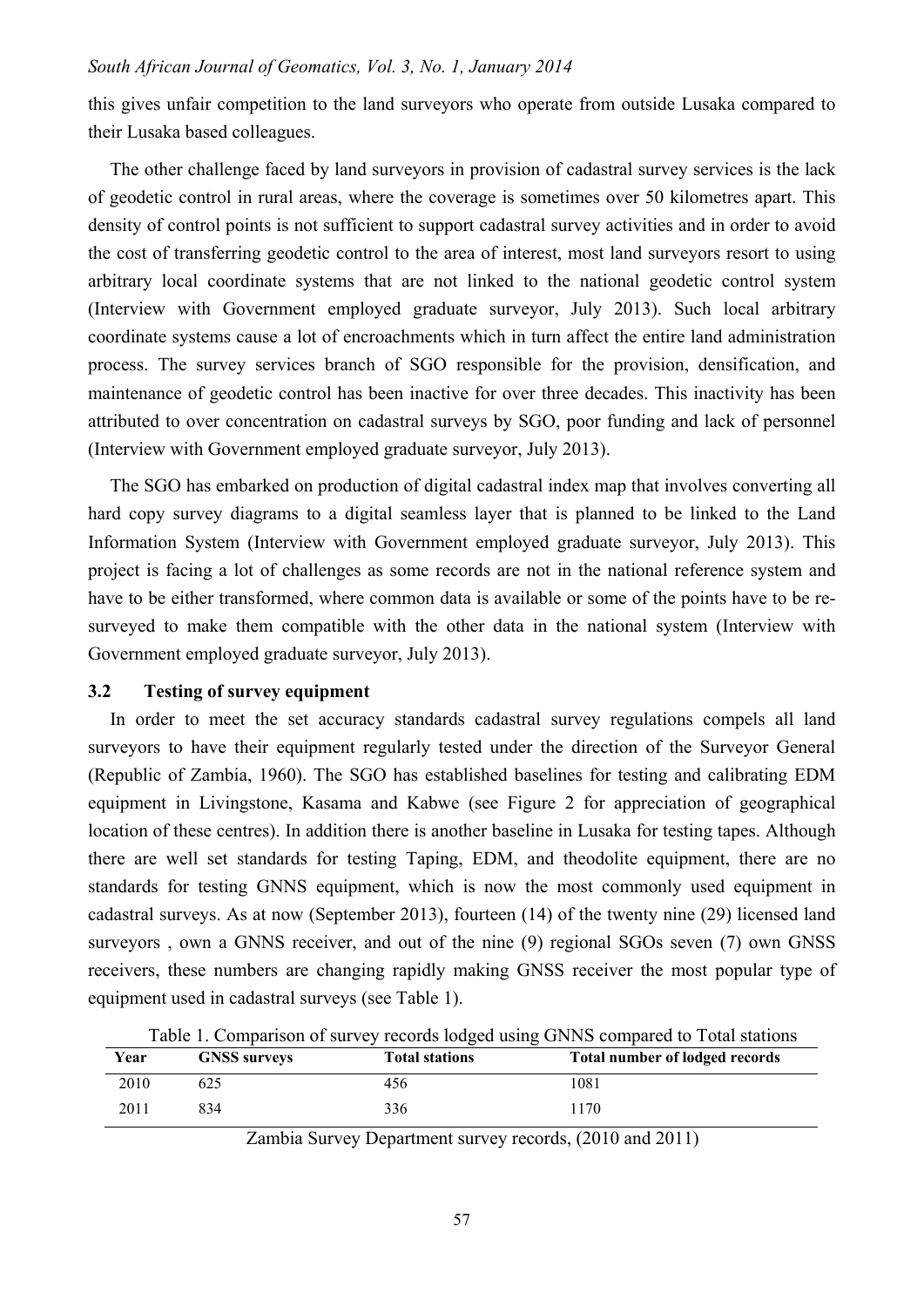This is a cause for worry, because most of the surveys are performed using equipment that is not tested and casts doubt on the reliability of the results that are achieved using this equipment. Therefore, the need for establishing standards for testing GNSS receivers cannot be over emphasised. The present danger is that the majority of the current pool of licensed land surveyors has little or no educational background on the use of carrier phase GNSS technology and its field/ office procedures for them to understand its strengths and limitations (Interview with Geomatics academician, July 2013). However, it is the land surveyor's duty, under the land Survey Act, to ensure that the equipment and methods used are capable of meeting the accuracy requirements.

## **3.3 Lodging and examination of survey records**

In line with the existing regulations and standards all cadastral records are lodged at the SGO in Lusaka and Ndola in hard copy format. In spite of the digital or electronic execution of the works land surveyors still have to produce hard copies to lodge at the SGO for examination. While there are well documented standards and regulations on how cadastral surveys should be conducted using theodolites, EDMs and tapes, (Republic of Zambia, 1960) the same does not apply to surveys conducted using GNSS techniques, which is a challenge to examine such records. Moreover, the existing pool of survey examiners is not well abreast with GNSS which is another handicap in their ability to conduct thorough examination of such records in the absence of standards and regulations (Interview with Government employed graduate surveyor, July 2013).

The manual lodgement of cadastral records demands a lot of storage room and the existing storage infrastructure is inadequate (Interview with Government employed graduate surveyor, July 2013). Although the storage of these data is well indexed in the computer based land information system (LIMS), it sometimes takes days, to locate the records of interest due to misfiling and general poor management of the plan room where these records are archived. The hard copy records introduce unnecessary duplication of work for the land surveyors and cartographers who have to convert their digitally compiled records to hard copy format.

The centralised nature of this service and the lack of manpower have caused a huge backlog of over two years (Mulolwa, 1998). As a result there is a long queue of survey records to be examined which is a cause for corruption (Mwanza, 2004). The same survey examiners also do examine the cadastral jobs performed by SGO and sometimes they are also involved in conducting such surveys (Interview with Government employed graduate surveyor, July 2013). This introduces unfair advantage of SGO done jobs against jobs done by private land surveyors. Moreover having the same institution to perform as an enforcer of standards and quality control as well as a competitor in the provision of the same service attracts a lot of criticism from the private cadastral surveying fraternity on the independency and impartiality.

#### **3.4 Cadastral survey standards and regulations**

Cadastral surveys are carried out according to accuracy standards prescribed in Regulation 25.2 (see Table 2).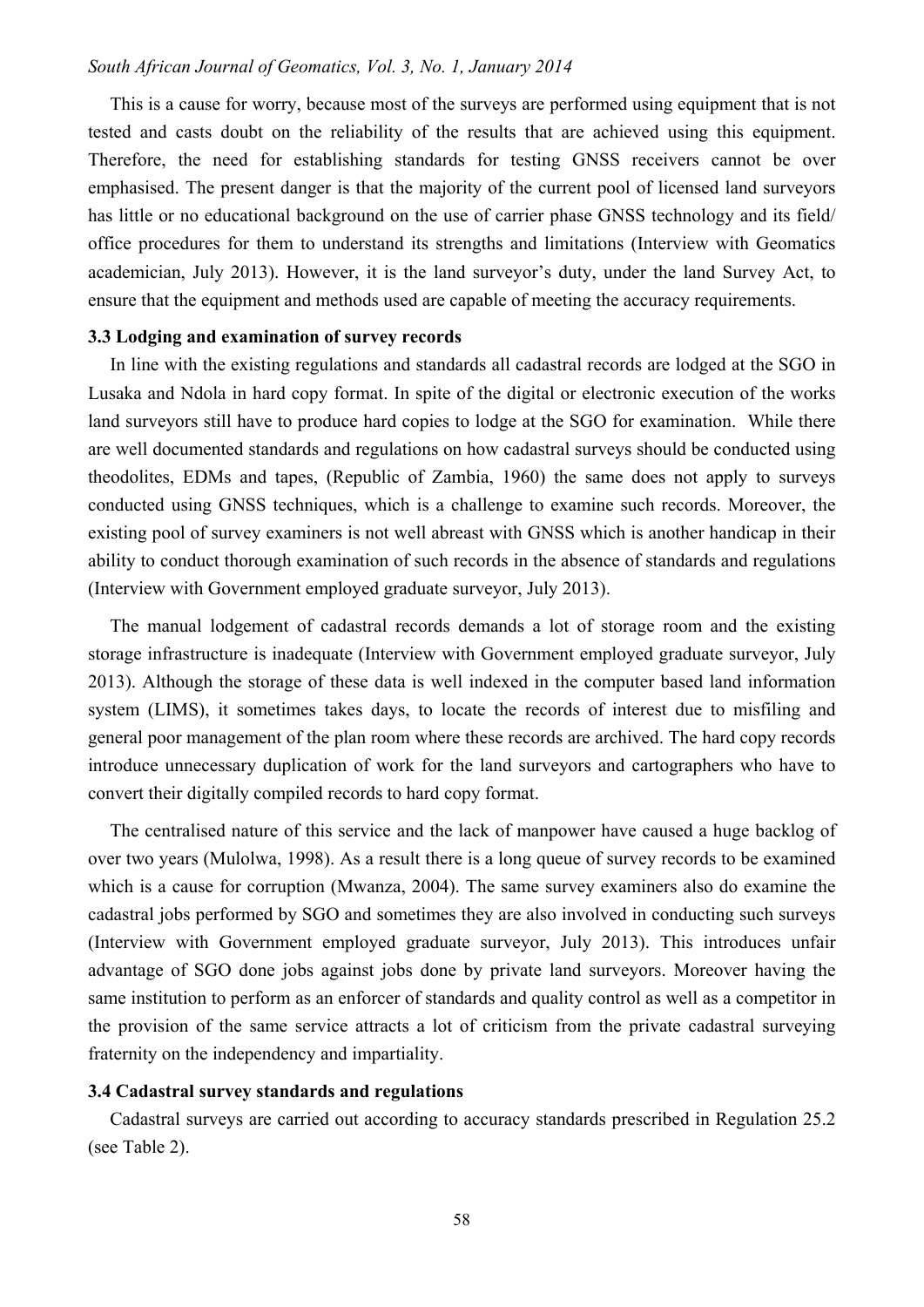| <b>Survey Class</b> | <b>Linear Misclosure</b> | <b>Designation</b>                    |
|---------------------|--------------------------|---------------------------------------|
| Class A             | 1/12000                  | Reference marks, Township control     |
| Class B             | 1/8000                   | Surveys in townships                  |
| Class C             | 1/4000                   | Surveys not included in A and B       |
|                     |                          | Source: Zambia Survey Department 1986 |

Table 2: Cadastral surveying standards of accuracy

Source: Zambia Survey Department, 1986

Other survey regulations relating to horizontal angles, national geodetic control, and conduct of traverses, linear measurements, field checks, allowable misclosures, and verification of existing beacons are well prescribed. However these cadastral survey standards and regulations were set in the 1960s and were meant for using tapes and optical theodolites. They do not provide for use of modern equipment such as total stations and GNSS. Therefore, even where total stations are used, they have to be used as optical theodolites and all readings have to be booked manually in the field book.

Apart from the manual recording of the readings, the total station fits well in the current standards and regulations since it involves measuring of angles and distances just like the earlier instruments. It is the GNSS instruments which have a completely different approach to surveying with different limitations and sources of errors, which causes major concern for lack of standards and procedures. The absence of standards and guidelines on how GNSS surveys should be conducted can lead to abuse and misapplication.

## **4. Challenges in the Existing Cadastral Survey Management**

An appropriate cadastral survey management system should provide for: easy access to cadastral reference information, a predictable delivery period, transparent quality control system, well defined standards and guidelines, competiveness, clearly defined professional development path, and adaptability to technological advancement and public needs. However, the management of cadastral surveying has been criticised as inefficient (van Loenen, 1999) and unresponsive to the changing public needs. This could be partly attributed to the challenges discussed below.

## **4.1 Outdated legislation, regulations and standards**

The current survey standards and regulations were established over four decades ago and are backed by the Land Survey Act of 1960. Land Surveying practice in terms of methods, procedures and technology has changed tremendously since then which renders this Act and accompanying regulations inadequate to regulate cadastral surveys. Most surveys are now performed using digital equipment (Interview with Government employed graduate surveyor, July 2013). Despite the wide use of digital equipment the records still have to be converted to hard copy format to satisfy the law and regulations. There is no doubt that the current Act and regulations limits the medium of archival, accessibility, management and delivery of cadastral services to clients.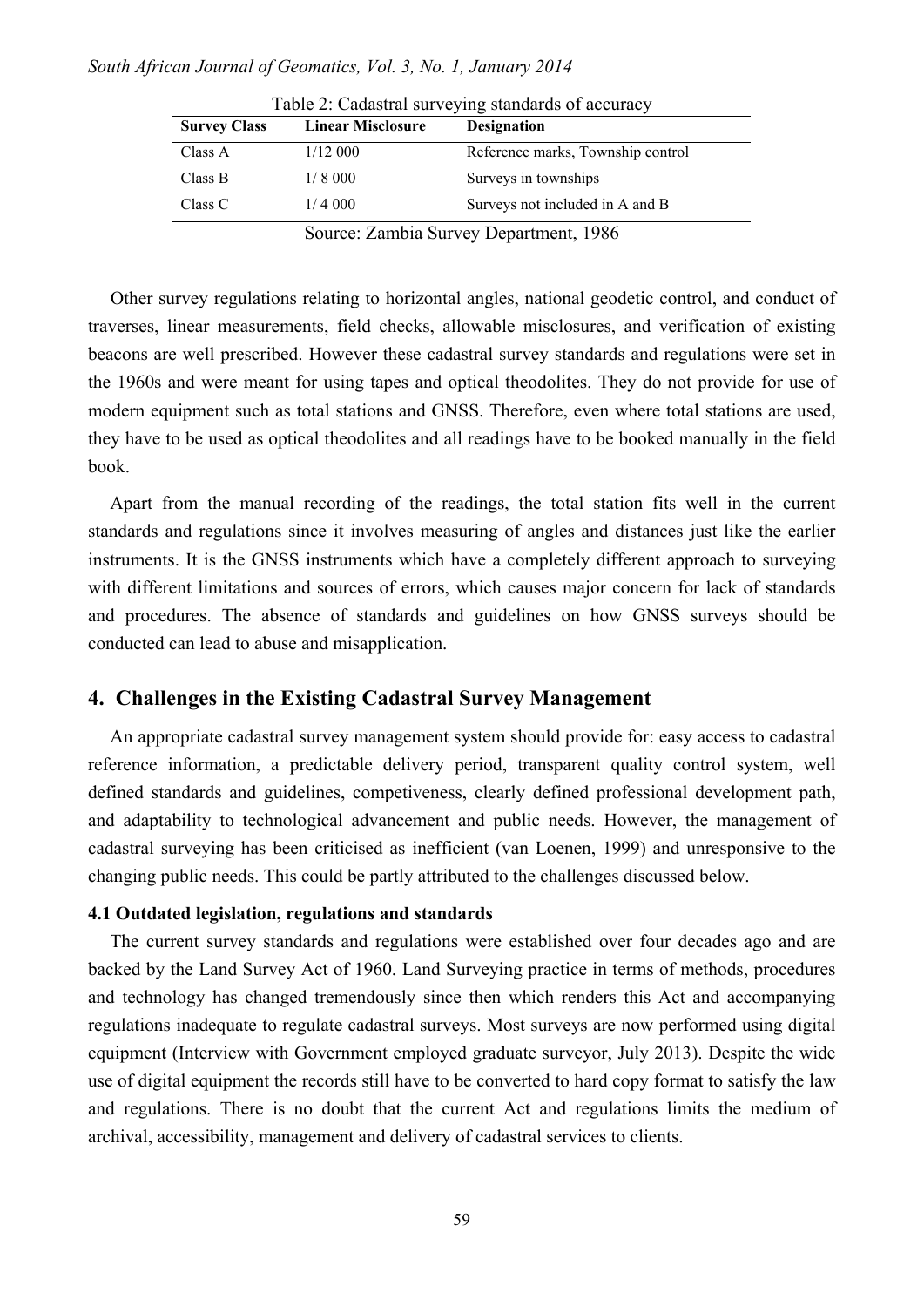#### **4.2 Poor archiving of cadastral information**

The current centralised hard copy archiving of cadastral reference information breaches the principal of provision of access to cadastral survey related information which is critical to meeting the definition of the cadastral survey system. The hard copy and centralised information storage system has been outpaced by current technological trends. Firstly, it limits the mediums of delivery to clients as it can only be accessed by physically visiting the archive centres, which are also heavily centralised. Secondly due to poor storage facilities and wear and tear over time most old records are mutilated and are in unusable state. Thirdly, the increasing number of survey records has exceeded the capacity of existing fixed storage room which leads to misfiling and difficulty in finding the required information.

### **4.3 Absence of an independent quality control board**

The Surveyor General's Office (SGO) is the leading provider of cadastral survey services national wide and the same organisation is also responsible for enforcing cadastral survey standards and regulations. This dual role of competing with private land surveyors in providing cadastral survey services is viewed as unfair competition by many actors in the profession. There is a feeling that the jobs handled by SGO are not given a strict scrutiny since officers who perform survey examination and field surveys report to the same management. This is compounded by the fact that the officers who conduct the quality checks or survey examination are normally junior and have inferior academic qualifications compared to those who perform field surveys.

## **4.4 Unpredictable delivery period**

When a land surveyor receives instruction to survey a property it is difficult to give the client a guarantee on delivery period because it is dependent on a number of unpredictable factors such as: how long it will take to find reference cadastral survey information, how long the survey examination process will take and availability of the Government surveyor to approve such records. This has caused dissatisfaction of clients who apply for cadastral survey services. The quality of the work process should not only be focused on the accuracy or certainty of results but also on the delivery period.

#### **4.5 Lack of competition**

Major Government funded projects like those funded through the land development fund to local authorities for survey of large number of plots are done by SGO to the exclusion of private land surveyors. This brings unfair competition and is detrimental to the growth of the profession as a poorly funded private sector means poor service delivery to the public. For the SGO; there is guarantee of lucrative jobs regardless of quality and period of delivery much to the disadvantage of the clients. Generally, due to the low number of licensed surveyors, there is a limited choice for clients as they are forced to select from the limited list of private land surveyors or the SGO, which makes the services less competitive.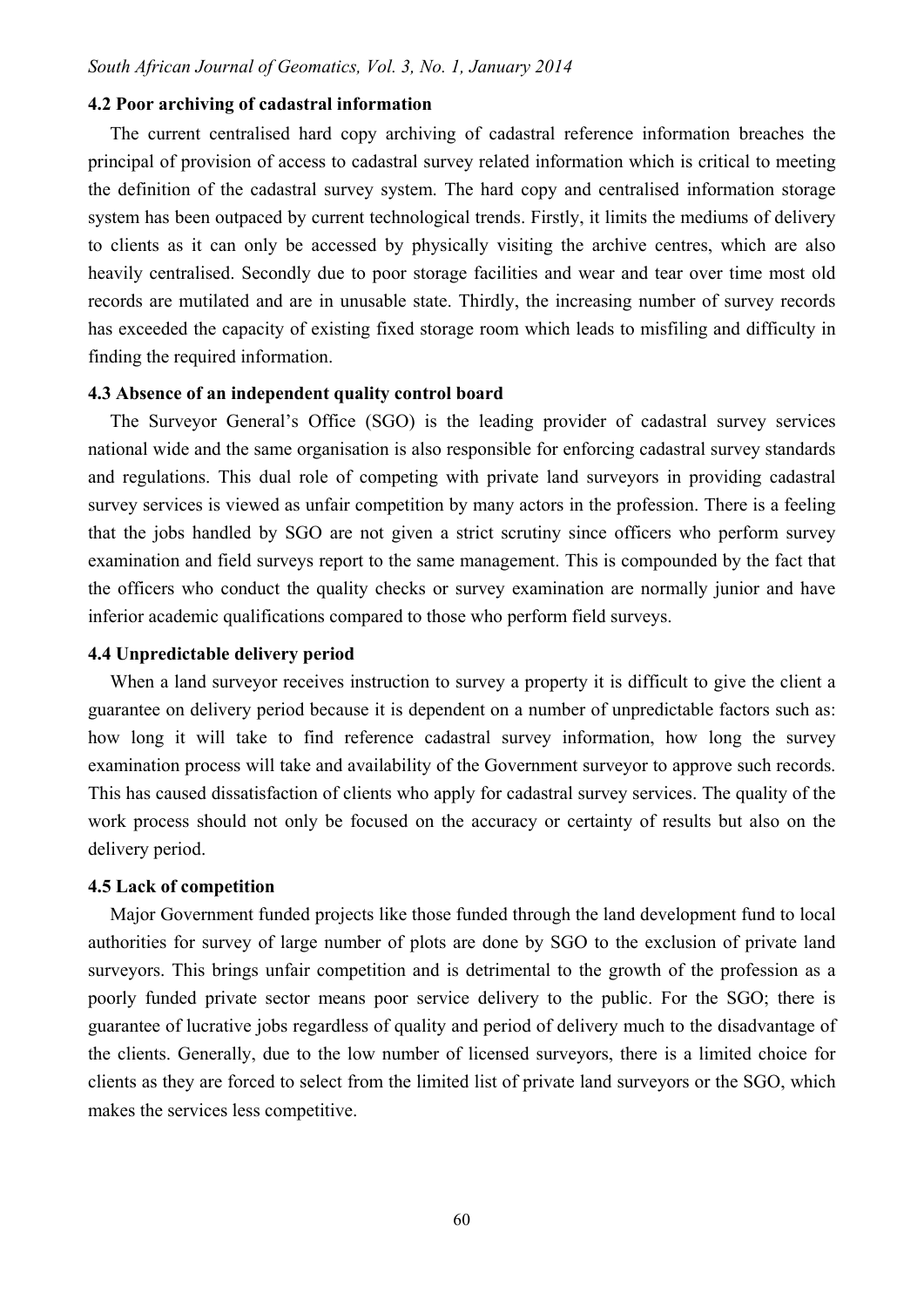#### **4.6 Weak professional involvement**

The cadastral survey services in Zambia are characterized by very little professional involvement emanating from the absence of a strong professional board leaving the control of the profession in the hands of the Government or Surveyor General. This is made worse by the lack of limit in tenure of office for the members of SCB, which regulates the practice of cadastral surveying. The unlimited tenure in serving on the SCB brings complaisance to the serving members, which could be the reason for not revising the legislation, standards and regulations to meet the current trends in the profession.

#### **4.7 Lack of continuous professional development**

In the management of cadastral survey services in Zambia, continuous professional development (CPD) is not a requirement to holding a practicing license (Republic of Zambia, 1960). Once someone manages to pass the rigorous licensing procedure and is awarded the cadastral survey practicing license, it is not mandatory for them to upgrade their skills to match new technological development. In fact in the current setting, the cadastral surveying practicing license surpasses academic professional qualification because there are no categories of allowable practice for different levels of qualifications.

### **5. Suggested Improvements**

#### **5.1 Review of current legislation**

The improvements in the current survey practice should start with the review of the archaic Act to include: the strengthening of the professional body, new equipment, guidelines and procedures. This will provide for change in the conduct of cadastral surveys as well on contents of the survey report lodged for examination and archival at SGO. For example electronic options can be explored for lodgement of records, examination of survey drawings, storage of survey records, dissemination of cadastral survey reference information, and access of cadastral survey information. Further limiting the tenure of serving members on the Survey Control Board (SCB) could bring improvement in the running of the cadastral survey services.

## **5.2 Provision of cadastral reference information**

Firstly, the SGO should decentralise its management and storage of cadastral survey information by making it available at its regional offices and concerned local authorities to cut down on travelling costs. Secondly the SGO should consider migrating to digital system archiving and management of cadastral survey information which could be accessible to the public either via email on request, or through the internet. To bring integrity to cadastral surveys, there is need for SGO to embark on a geodetic control densification mission covering the entire country. This process will not only provide for consistent cadastral surveys but also facilitate for the easier resolution of future boundary disputes since all surveys will be connected to one consistent control network.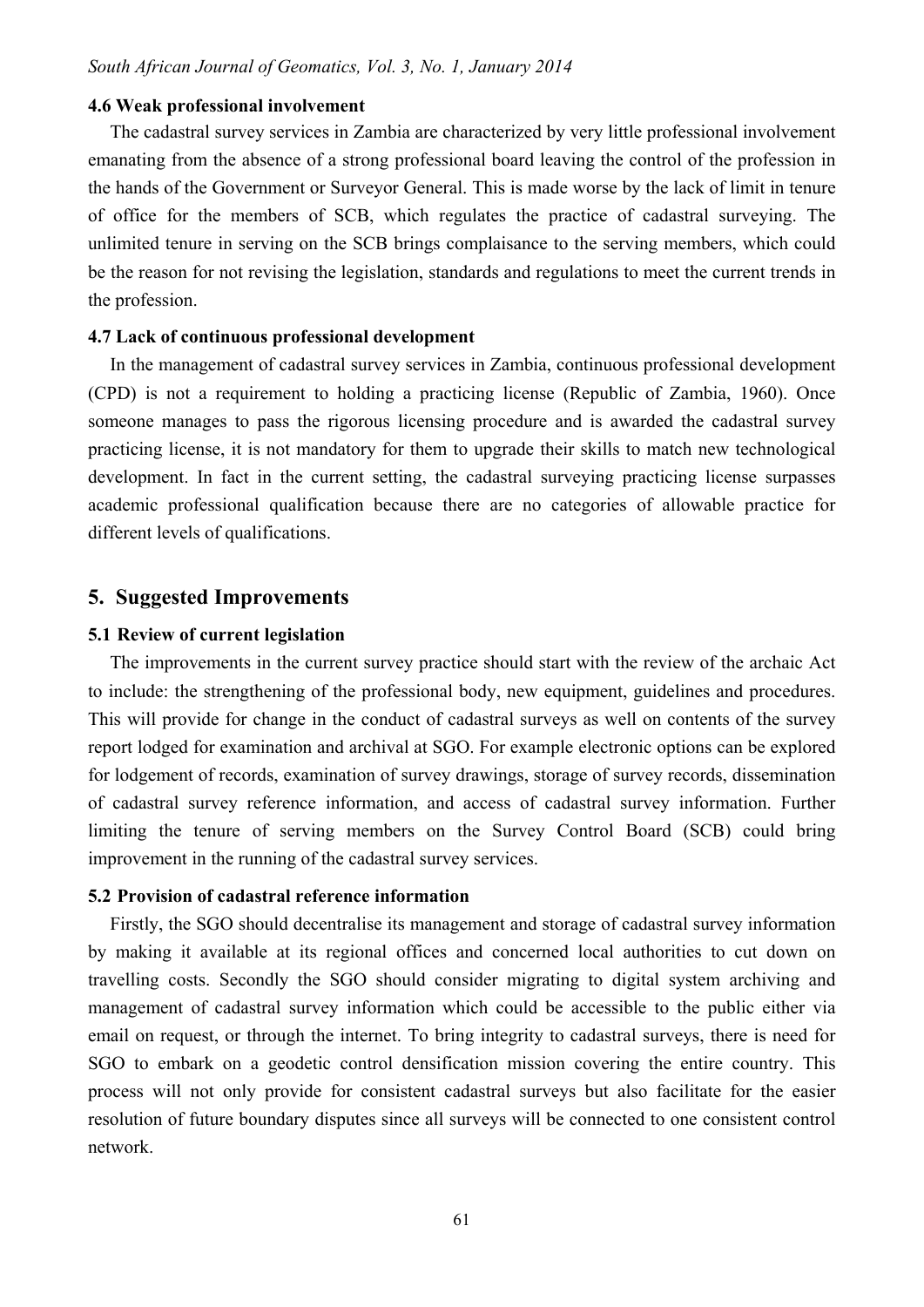### **5.3 Setting up an independent cadastral quality assurance board**

There are two options towards cadastral survey quality assurance: (i) establishing an independent survey examination board to be responsible for scrutinizing cadastral survey work carried out by private or government surveyors; (ii) the SGO to delegate the provision of cadastral survey services to private surveyors and concentrate on quality assurance and the provision geodetic survey and mapping services. Whatever case to be adopted, it is important to define the period the records will take to be examined so as to give a guarantee on the delivery period to the clients.

#### **5.4 Compulsory continuous professional development**

Cadastral surveying is a continuously changing profession due to fast technological advancements and as such a properly structured plan to enable professionals keep pace with skills requirement is necessary. This can be achieved through compulsory CPDs as a requirement for annual renewal of practicing license. Such CPDs should focus on developing new skills and enhancing the existing ones.

## **6. Conclusion**

This paper has discussed the cadastral survey practice in Zambia with a view of suggesting possible improvements. The paper has shown that technological advancements have outpaced the ability of the regulatory body to react quickly and make appropriate changes in survey standard and regulations. As a result, GNSS receivers, the now most popular tool for data collection in the Zambian cadastral surveying circles, are used without any guidelines or regulations from the regulatory body, which compromises the quality of the achieved cadastral survey results.

## **7. References**

- Attwood, D 1990, 'Land registration in Africa: The impact on agricultural production', *World Development*, vol. 18, no. 5, pp. 659-671.
- Barrows, R and Roth M 1990, 'Land tenure and investment in African agriculture: Theory and evidence', *Journal of Modern African Studies*, Vol. 28 no. 2, pp. 265-297.
- Brown, T 2003, Contestation, confusion and corruption: Market-based land reform and local politics in Zambia, Unpublished paper, the IDL group, Crewkerne.
- Cheng, N and Tang HC 2002, 'An Analysis and Implementation of Cadastral Survey System in Hong Kong', *Symposium on Geospatial Theory, Processing and Applications.* Ottawa, Canada.
- Chileshe, R 2005, Land Tenure and Rural Livelihoods in Zambia, Unpublished Doctoral thesis, University of the Western Cape, Bellville.

CSO, 2010, *Zambia 2010 Census of Population and Housing*, Republic of Zambia: Lusaka

- Moyo, RM 2011, 'A 100 Year Celebraton of Surveying in Zambia', *Ministry of Lands Newsletter,* vol. 1, no. 1, pp. 23-26.
- Mulolwa, A 1998, 'Assessment of Cadastral Infrasture in Zambia'. *FIG Confrence Proceedings,*Brighton.
- Mwanza, AR 2004, 'White Collar Malpractices in Cadastral Surveying and Their Effects on Secure Land Tenure and Sustainable Development', *FIG Working Week,* Anthens.
- Place, F and Hazell, P 1993, 'Productivity effects of indigenous land tenure systems in Sub-Saharan Africa', *American Journal of Agriculture Economics,* no. 75 pp. 10-19.